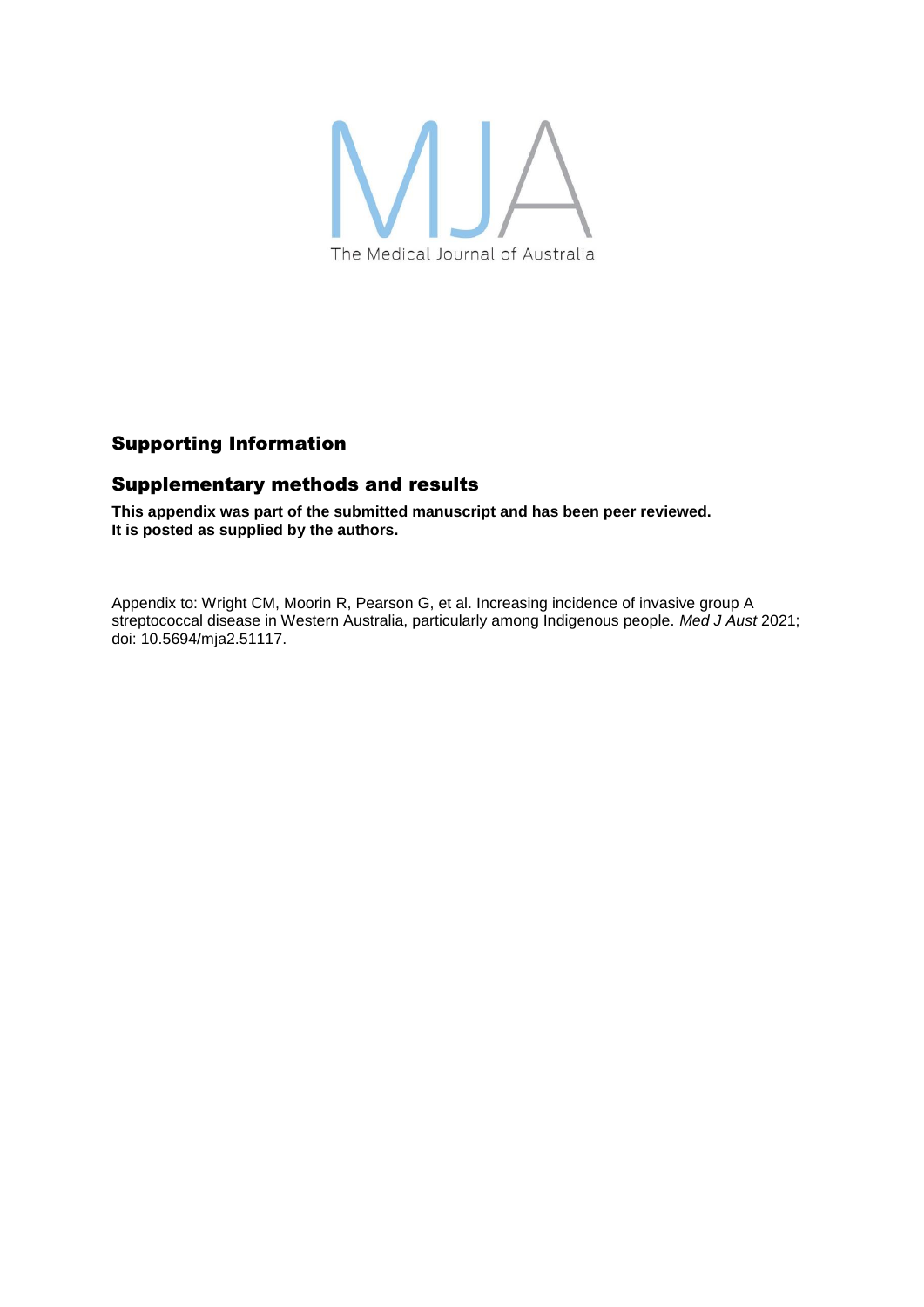**Table 1. International Classification of Disease, tenth revision, Australian modification (ICD-10-AM) codes and PathWest panel codes for invasive group A streptococcal disease**

| ICD-10-AM principal diagnosis code*                                                       | <b>Description</b>                                         |
|-------------------------------------------------------------------------------------------|------------------------------------------------------------|
| A40.0                                                                                     | Streptococcal sepsis due to<br>Streptococcus, group A      |
| A48.3 with code B95.0 without codes B95.1-B95.8 or B96.1-B96.8 as<br>additional diagnoses | Toxic-shock syndrome                                       |
| G00.2 with code B95.0 without codes B95.1-B95.8 or B96.1-B96.8 as<br>additional diagnoses | Streptococcal meningitis                                   |
| J15.4 with code B95.0 without codes B95.1–B95.8 or B96.1–B96.8 as<br>additional diagnoses | Streptococcal pneumonia <sup>†</sup>                       |
| M00.2 with code B95.0 without codes B95.1-B95.8 or B96.1-B96.8 as<br>additional diagnoses | Other streptococcal arthritis and<br>polyarthritis         |
| M46.2 with code B95.0 without codes B95.1-B95.8 or B96.1-B96.8 as<br>additional diagnoses | Osteomyelitis of vertebra                                  |
| M46.3 with code B95.0 without codes B95.1-B95.8 or B96.1-B96.8 as<br>additional diagnoses | Infection of intervertebral disc (pyogenic)                |
| M46.5 with code B95.0 without codes B95.1–B95.8 or B96.1–B96.8 as<br>additional diagnoses | Other infective spondylopathies                            |
| M72.6 with code B95.0 without codes B95.1–B95.8 or B96.1–B96.8 as<br>additional diagnoses | <b>Necrotising fasciitis</b>                               |
| M86 with code B95.0 without codes B95.1-B95.8 or B96.1-B96.8 as<br>additional diagnoses   | Osteomyelitis                                              |
| P36.1 with code B95.0 without codes B95.1-B95.8 or B96.1-B96.8 as<br>additional diagnoses | Sepsis of newborn due to other<br>unspecified streptococci |
| O85 with code B95.0 without codes B95.1-B95.8 or B96.1-B96.8 as<br>additional diagnoses   | Puerperal sepsis                                           |
| PathWest sample group                                                                     | <b>PathWest panel codes</b>                                |
| <b>Blood</b>                                                                              | <b>BC1, BC2, BS1</b>                                       |
| <b>Tissue</b>                                                                             | BIO, SWT, TSI                                              |
| Cerebrospinal fluid                                                                       | CF2, FSL                                                   |
| Unspecified fluid                                                                         | FLU (knee/hip aspirates, pleural fluid)                    |
| Peritoneal fluid                                                                          | <b>FSA</b>                                                 |
| Amniotic fluid                                                                            | <b>FSB</b>                                                 |
| Peritoneal dialysis fluid                                                                 | FSC, SWS                                                   |
| Synovial fluid                                                                            | <b>FSJ</b>                                                 |
| Pleural fluid                                                                             | FSP, RTP                                                   |
| Placenta                                                                                  | <b>PLA</b>                                                 |
| Intra-ocular fluid                                                                        | SWI                                                        |
| Vitreous fluid                                                                            | <b>SWV</b>                                                 |
| Tips and lines                                                                            | <b>TPI</b>                                                 |

\* Addition of code B95.0 (must be the first additional diagnosis) indicates group A *Streptococcus* (*Streptococcus pyogenes*) disease. The other B95 and B96 codes indicate other bacterial codes and records were not eligible if these codes were present as a su bsequent additional diagnosis because of the resulting uncertainty as to the bacterial cause of invasive disease.

† Except for group B *Streptococcus* and *Streptococcus pneumoniae*.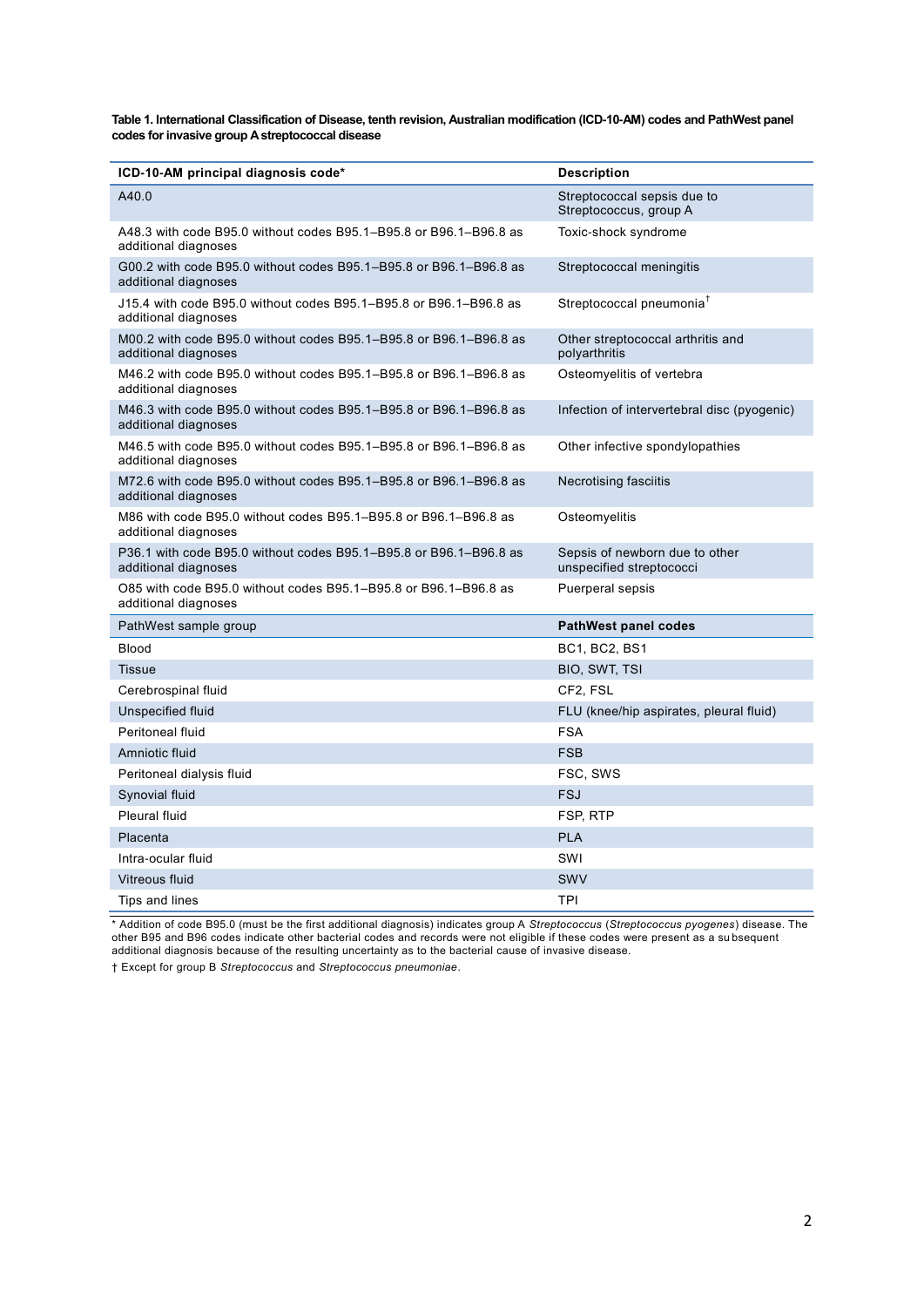| Age group (years) | 30-day<br>deaths | 90-day<br>deaths |
|-------------------|------------------|------------------|
| < 1               | < 5              | < 5              |
| $1 - 4$           | 0                | < 5              |
| $5 - 14$          | < 5              | < 5              |
| $15 - 24$         | < 5              | < 5              |
| $25 - 34$         | 6(2%)            | 8(3%)            |
| $35 - 44$         | 7(2%)            | 13 (3.4%)        |
| $45 - 54$         | 15 (4.4%)        | 20 (5.9%)        |
| $55 - 64$         | 11 (4.3%)        | 16 (6.2%)        |
| $65 - 74$         | 24 (11%)         | 29 (13%)         |
| $75 - 84$         | 27 (14%)         | 38 (19%)         |
| 85 or older       | 22 (24%)         | 26 (29%)         |

**Table 2. Invasive group A streptococcal disease cases, Western Australia, 2000–2018: all-cause mortality**

\* For numbers of cases by age group, see Box 1. Data are not provided for cells with fewer than five cases to comply with confi dentiality requirements.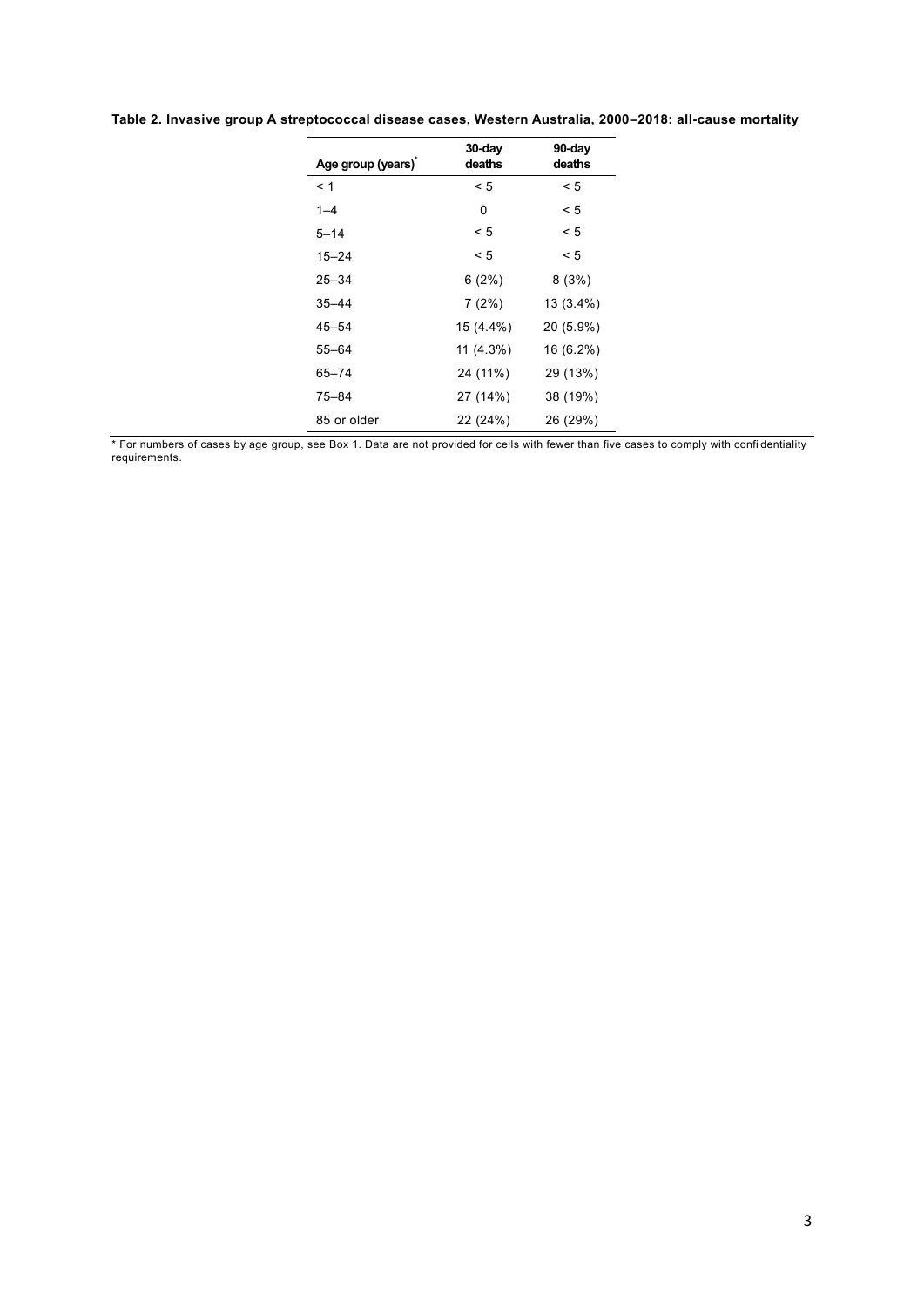

**Figure 1. Age-standardised incidence of invasive group A streptococcal disease, Western Australia, 2000– 2018: only one incident case allowed per individual**

Note: 116 of 2237 cases (5%) were "repeat cases".

**Figure 2. Age-standardised incidence of invasive group A** *Streptococcus* **disease with blood or tissue culture isolates, Western Australia, 2000–2018**